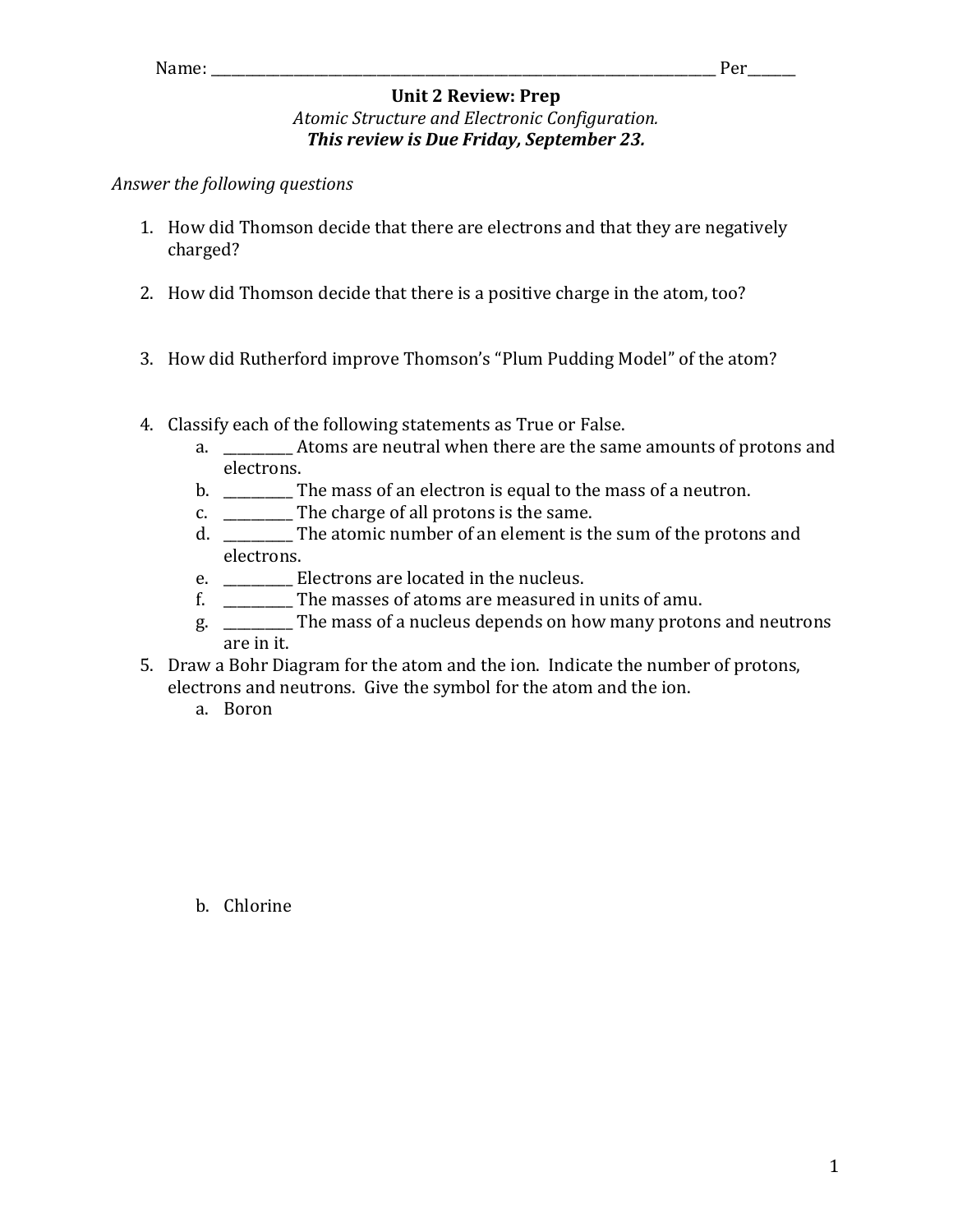| Name:                                                                                                                                                                                                        | Per                                                   |  |  |  |  |  |  |  |
|--------------------------------------------------------------------------------------------------------------------------------------------------------------------------------------------------------------|-------------------------------------------------------|--|--|--|--|--|--|--|
| 6. Draw a Bohr diagram of the following isotopes, including how many protons,<br>neutrons, and electrons there are. State whether they are located in the nucleus or<br>electron orbitals. Label everything. |                                                       |  |  |  |  |  |  |  |
| Carbon-12                                                                                                                                                                                                    | Carbon-14                                             |  |  |  |  |  |  |  |
|                                                                                                                                                                                                              | Protons Electrons Neutrons Protons Electrons Neutrons |  |  |  |  |  |  |  |

- a. How are these atoms similar?
- b. How are they different?
- 7. What is an orbital? What do electrons in an orbital tell you?
- 8. There are four isotopes of lead: Lead-204 (1.4 %), Lead-205 (24.1 %), Lead-207  $(22.1\%)$  and Lead-208 (52.4%).
	- a. Determine the number of neutrons in each of the above isotopes
	- b. Determine the average atomic mass of lead. Give the answer to one decimal place.
- 9. Bromine has at least two naturally occurring isotopes: Rb-85 (natural abundance 50.69%) and Rb-87. If the average atomic mass is  $\overline{79.904}$  what is the abundance of Rb-87?